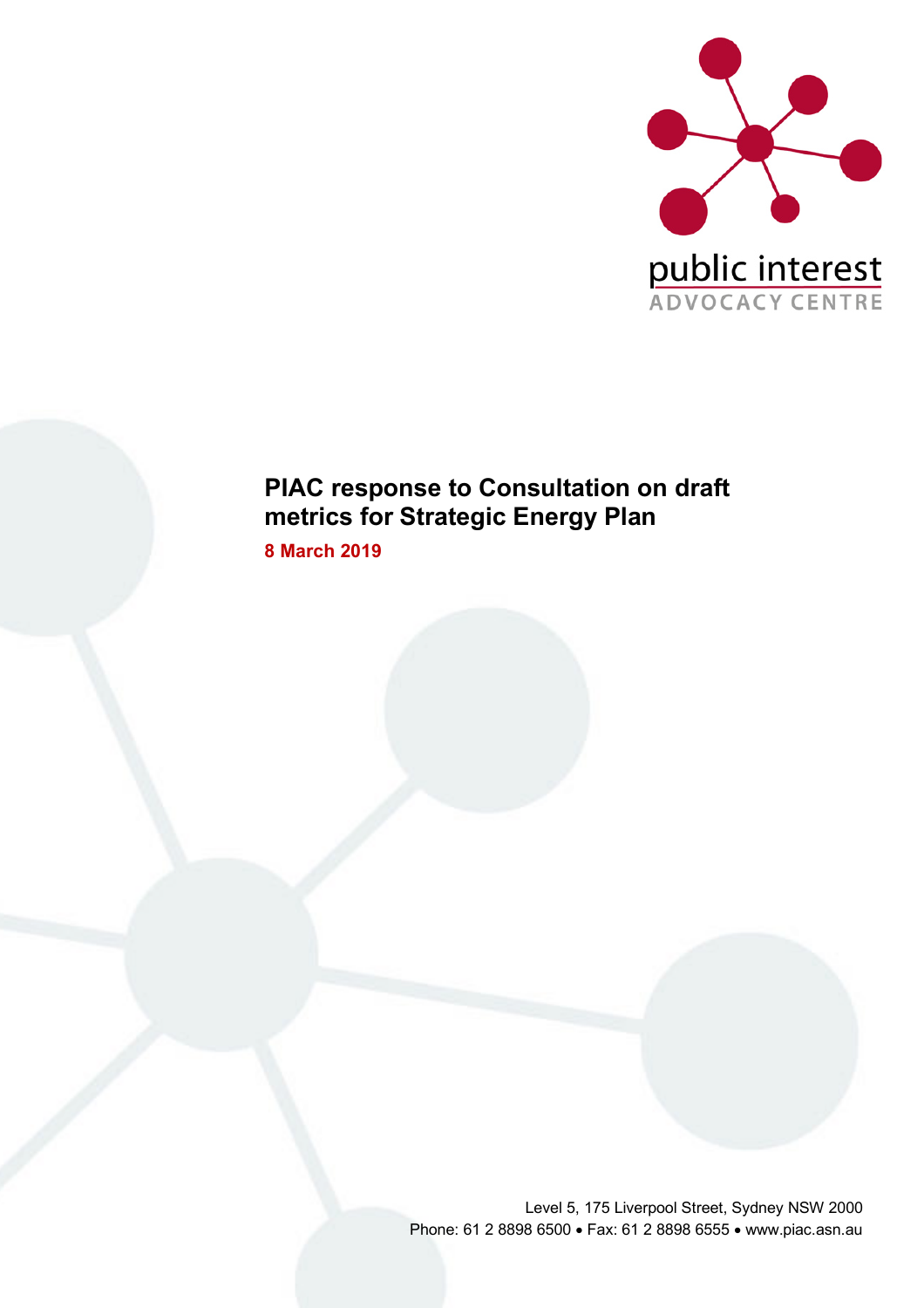### **About the Public Interest Advocacy Centre**

The Public Interest Advocacy Centre (PIAC) is an independent, non-profit legal centre based in Sydney.

Established in 1982, PIAC tackles barriers to justice and fairness experienced by people who are vulnerable or facing disadvantage. We ensure basic rights are enjoyed across the community through legal assistance and strategic litigation, public policy development, communication and training.

### **Energy and Water Consumers' Advocacy Program**

The Energy and Water Consumers' Advocacy Program (EWCAP) represents the interests of lowincome and other residential consumers of electricity, gas and water in New South Wales. The program develops policy and advocates in the interests of low-income and other residential consumers in the NSW energy and water markets. PIAC receives input from a community-based reference group whose members include:

- NSW Council of Social Service:
- Combined Pensioners and Superannuants Association of NSW;
- Ethnic Communities Council NSW;
- Salvation Army:
- Physical Disability Council NSW;
- Anglicare;
- Good Shepherd Microfinance;
- Financial Rights Legal Centre;
- Affiliated Residential Park Residents Association NSW;
- Tenants Union;
- The Sydney Alliance; and
- Mission Australia.

#### **Contact**

Miyuru Ediriweera Public Interest Advocacy Centre Level 5, 175 Liverpool St Sydney NSW 2000

T: (02) 8898 6525 E: mediriweera@piac.asn.au

#### Website: www.piac.asn.au



Public Interest Advocacy Centre

The Public Interest Advocacy Centre office is located on the land of the Gadigal of the Eora Nation.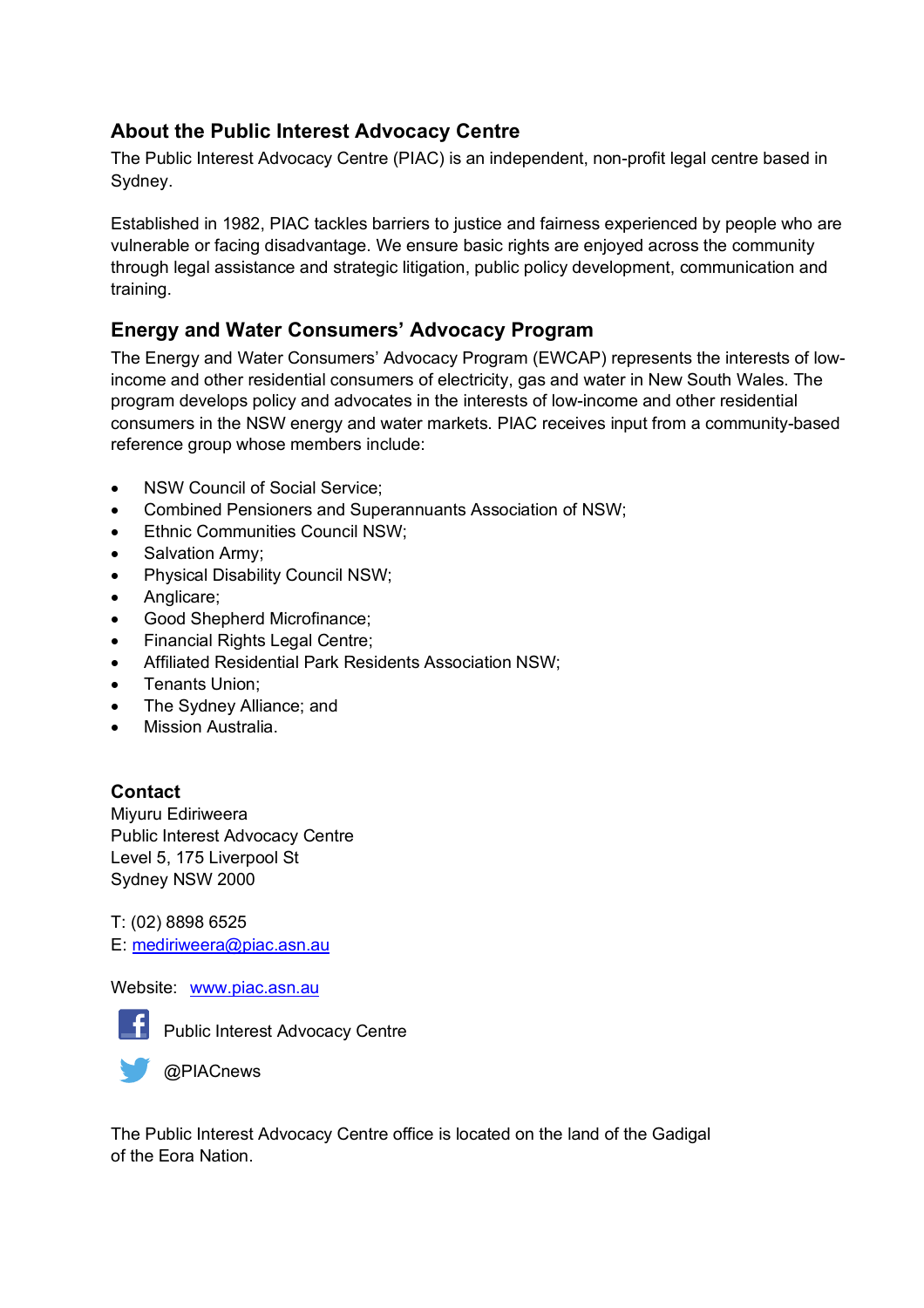# **Contents**

| SEP metrics should include specific measures of the reliability/affordability |  |
|-------------------------------------------------------------------------------|--|
|                                                                               |  |
|                                                                               |  |
|                                                                               |  |
|                                                                               |  |
|                                                                               |  |
| Effective development of open and competitive markets (where appropriate)10   |  |
|                                                                               |  |
|                                                                               |  |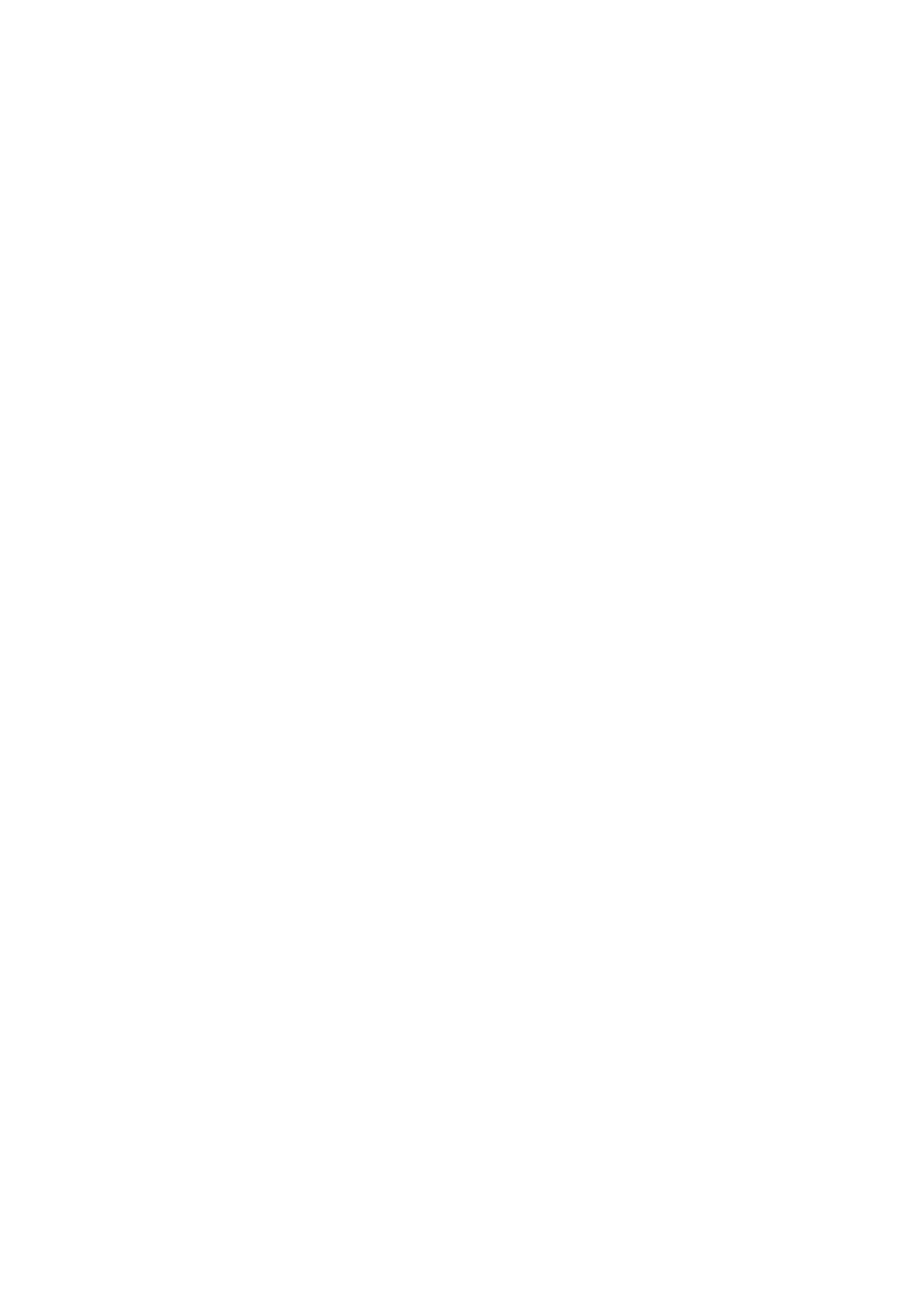# **Introduction**

PIAC welcomes the opportunity to respond to Energy Security Board's (ESB) consultation paper on the draft metrics for Strategic Energy Plan (SEP), which the annual Health of the NEM will report against.

We agree with the ESB that "it is essential that tangible metrics which track progress against the Strategic Energy Plan are identified and agreed." We also support the ESB's assertion that "the metrics are not intended to act as implicit goals or targets in and of themselves. Rather, they are intended to act as a transparent and independent set of measures by which progress) or otherwise) can be measured and reported on a consistent and replicable basis."1

This submission identifies PIAC's priority issues for inclusion in the SEP metrics, the final section proposes amendments to the draft metrics.

# **Issues for inclusion in SEP metrics**

### **Risk allocation in the NEM**

The NEM is in the middle of a transformation from an energy system relying primarily on centralised, fossil-fuel generation with passive demand, to one with a low- or zero-emission generation fleet interacting with more sophisticated and active demand-side behaviour. The uncertainty in demand growth, the cost trajectories of new technologies and the potential for new 'game-changing' technologies places greater importance on the way risk is allocated between businesses, governments and consumers.

Risk should be allocated so that those exposed risks to have the ability and incentive to manage them. This is particularly important in the regulated network segments of the energy supply chain. Under the current regulatory frameworks, any network investment costs have been borne by consumers – i.e. socialised – by a regulated fee regardless of actual asset utilisation or benefits accrued. Despite recent improvements in engagement and consultation practices, consumers still have very limited input in major network investment decisions including their timing and cost. Under this framework, consumers bear all of the risk of inefficient network investment once the expenditure is approved.

PIAC does not consider this to be an appropriate allocation of risk. Instead, risk should be shared between consumers and businesses based on an assessment of which party has the ability and incentive to manage it. PIAC is actively engaged in the AEMC's *Coordination of generation and transmission investment* review and other processes where these issues are being considered, and is developing new market and regulatory models that address the issues of appropriate cost recovery and risk sharing.

However, to ensure that risk allocation is appropriate in the NEM, both now and in the future, PIAC contends that the SEP metrics should include specific measures of appropriate risk

 <sup>1</sup> ESB, *Consultation Paper on Strategic Energy Plan draft metrics*, February 2019.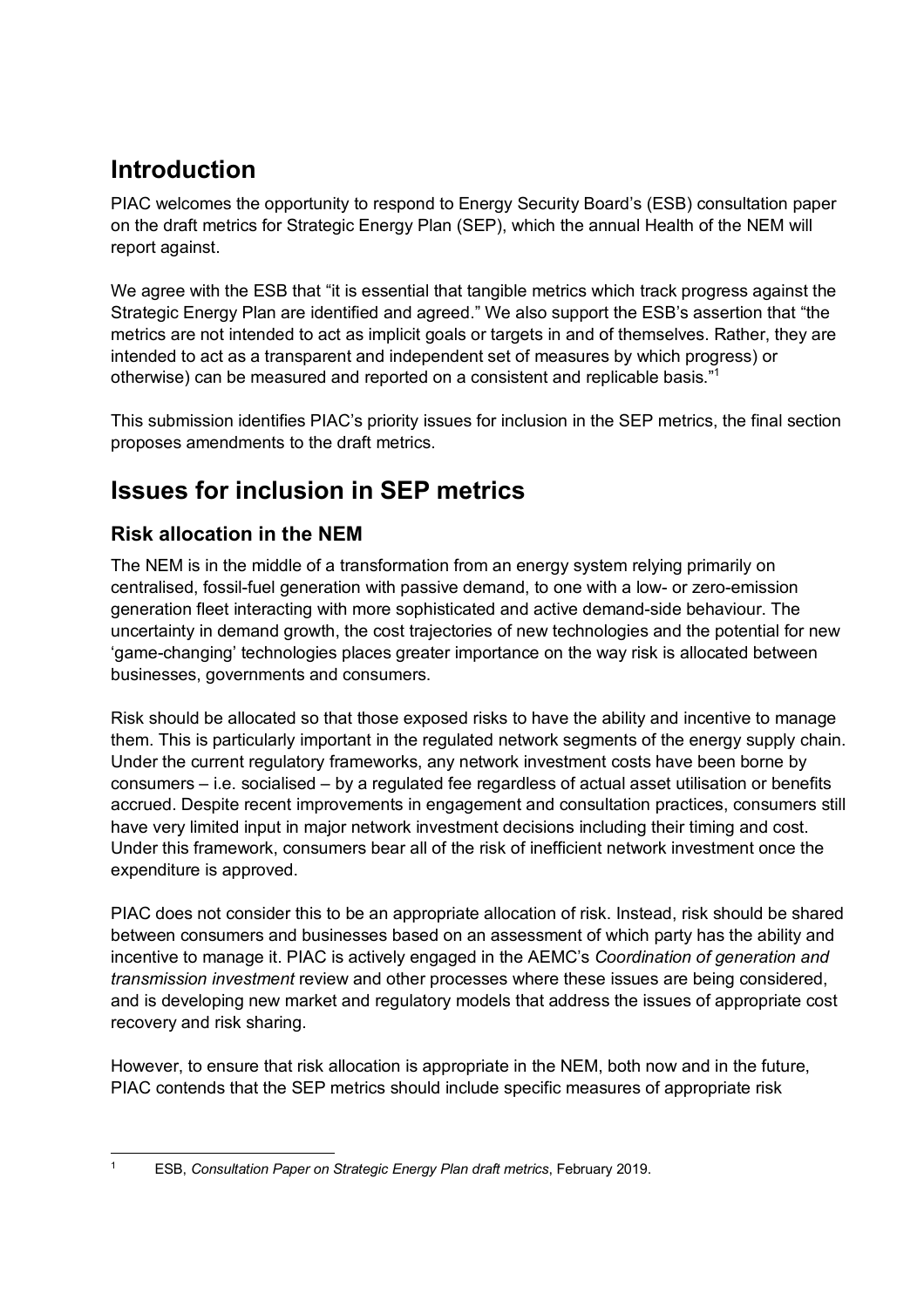allocation and compensation in each segment of the energy supply chain. Proposed amendments to this effect are included in the next section.

### **Reliability and affordability**

PIAC concurs with the ESB that the reliability of the energy system should be central to monitoring in the NEM. However, we contend that this monitoring should focus on the interaction between reliability and consumer preferences; specifically, the consumer preference for a system that provides affordable access to an essential service.

Energy consumers are currently struggling to afford high energy bills. A combination of high wholesale electricity prices, high gas prices and long-term growth in network charges has meant that consumers have faced unusually high bills in recent years. Recently, the ACCC noted that "High prices and bills have placed enormous strain on household budgets and business viability. The current situation is unacceptable and unsustainable".<sup>2</sup> PIAC agrees. In this context, consumers should not be expected to pay for expensive reliability improvements they do not want.

#### **Generation and transmission reliability**

The trade-off between reliability and affordability is relevant to both the wholesale and network segments of the energy supply chain. In generation and transmission, there has been a high degree of political focus on reliability in recent years. However, new measures to incentivise capacity may not reflect consumers' willingness to pay. PIAC has recently addressed this issue in a submission to the AEMC's Reliability Frameworks Review:



The following is taken from AEMO's submission to the Finkel review, with numbers derived from the AEMC extreme weather events review.

#### **Figure 1 Sources of customer interruptions (Source: AEMO)**

<sup>&</sup>lt;sup>2</sup> ACCC, *Restoring electricity affordability and Australia's competitive advantage*, June 2018, iv.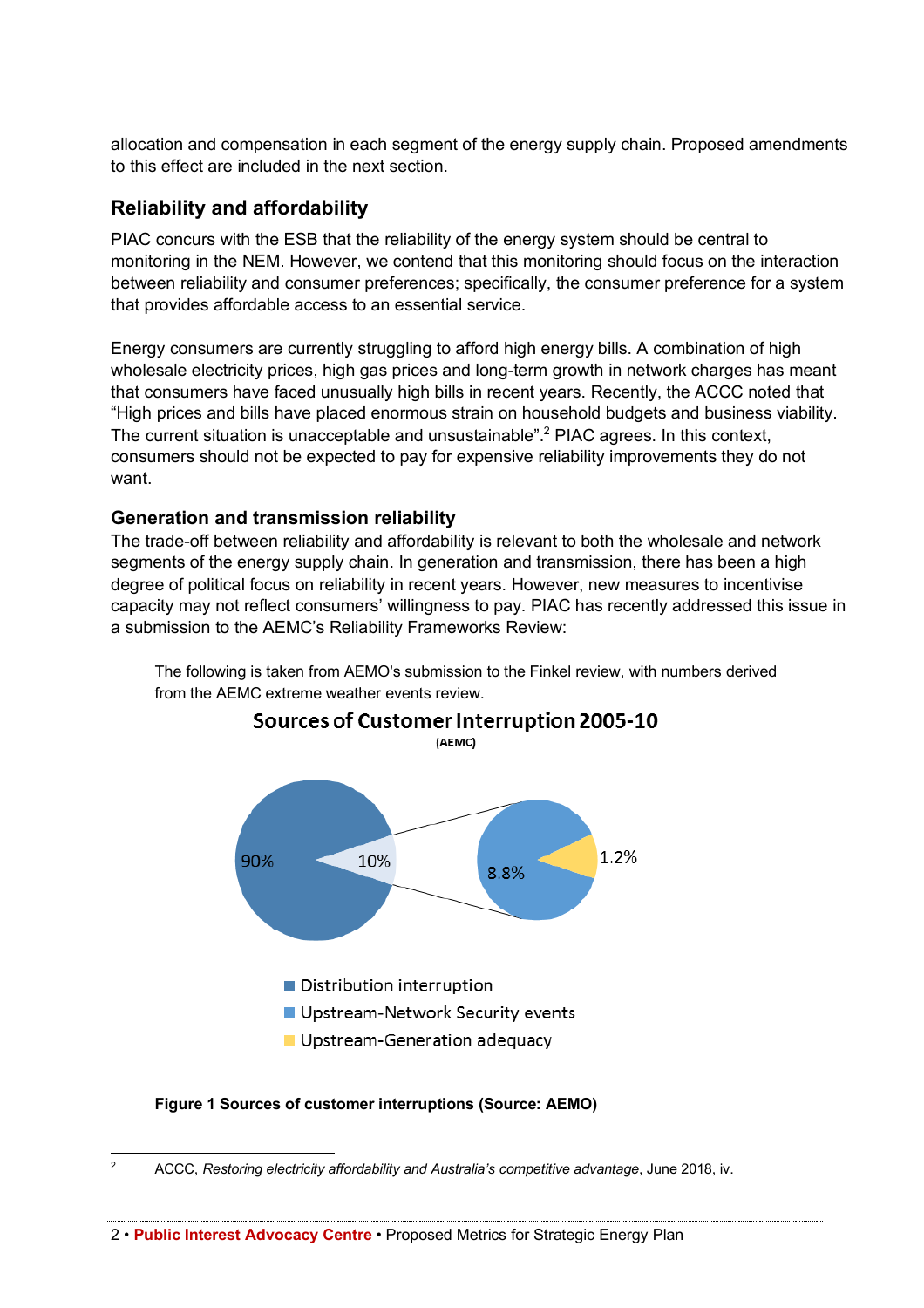It illustrates that, historically, supply interruptions for distribution connected customers have mostly originated in their distribution network, with a smaller number in the transmission system, and a negligible portion as a result of generation shortfalls.

Even a doubling of interruptions from the transmission system, or ten times the number of outages in the generation system, would only increase total outages experienced by these customers by around 10%.

While maintaining system reliability and security is clearly important, this does suggest that even a significant increase in generator and transmission outages might have relatively little appreciable impact on these consumers. It also suggests that spending billions of dollars to improve reliability in generation and transmission may not bring commensurate benefits for these users  $3$ 

#### **Distribution reliability**

In distribution networks, too, there is need to ensure that reliability measures are commensurate with consumers' willingness to pay. Currently, consumers in some NEM regions are paying for inefficient network investments driven by high reliability standards and performance.<sup>4</sup> At a time when energy prices are of great concern to the community, this is not acceptable.

#### **Value of Customer Reliability**

To ensure that consumers do not pay more than they are prepared for reliability across the energy supply chain, it is necessary to have an accurate measure of how much consumers value it; value of customer reliability (VCR).

In recent years, VCR has been applied in circumstances, and at a level of granularity, for which it was not anticipated or designed. This highlights the need for a detailed and adaptable set of VCR values that are designed to be applied in a variety of circumstances. Any future work on VCR will need to respond to these developments and be done with cognizance of the applications of VCR. It therefore critical that the effectiveness of VCR at reflecting consumer preferences be assessed over time.

#### **SEP metrics should include specific measures of the reliability/affordability interaction**

The ESB should include metrics to measure whether reliability reflects consumer preferences across the energy system, and specifically with regard to VCR. Proposed amendments to this effect are included in the next section.

#### **Demand response in the NEM**

In PIAC's view, any part of the energy system that does not fully employ demand response (DR) where it is cost effective to do so, cannot be considered to be operating efficiently. As demonstrated by Figure 2, this applies equally to wholesale, transmission, distribution and retail. Therefore, it is necessary to track the degree to which DR is employed across the whole system to assess the health of the NEM.

 <sup>3</sup> PIAC, *But what's the USE?: Submission to AEMC Reliability Frameworks Review Issues Paper*, September 2017, 5-6.

<sup>4</sup> For instance see: Grattan Institute, *Down to the wire: A sustainable electricity network for Australia*, March 2018.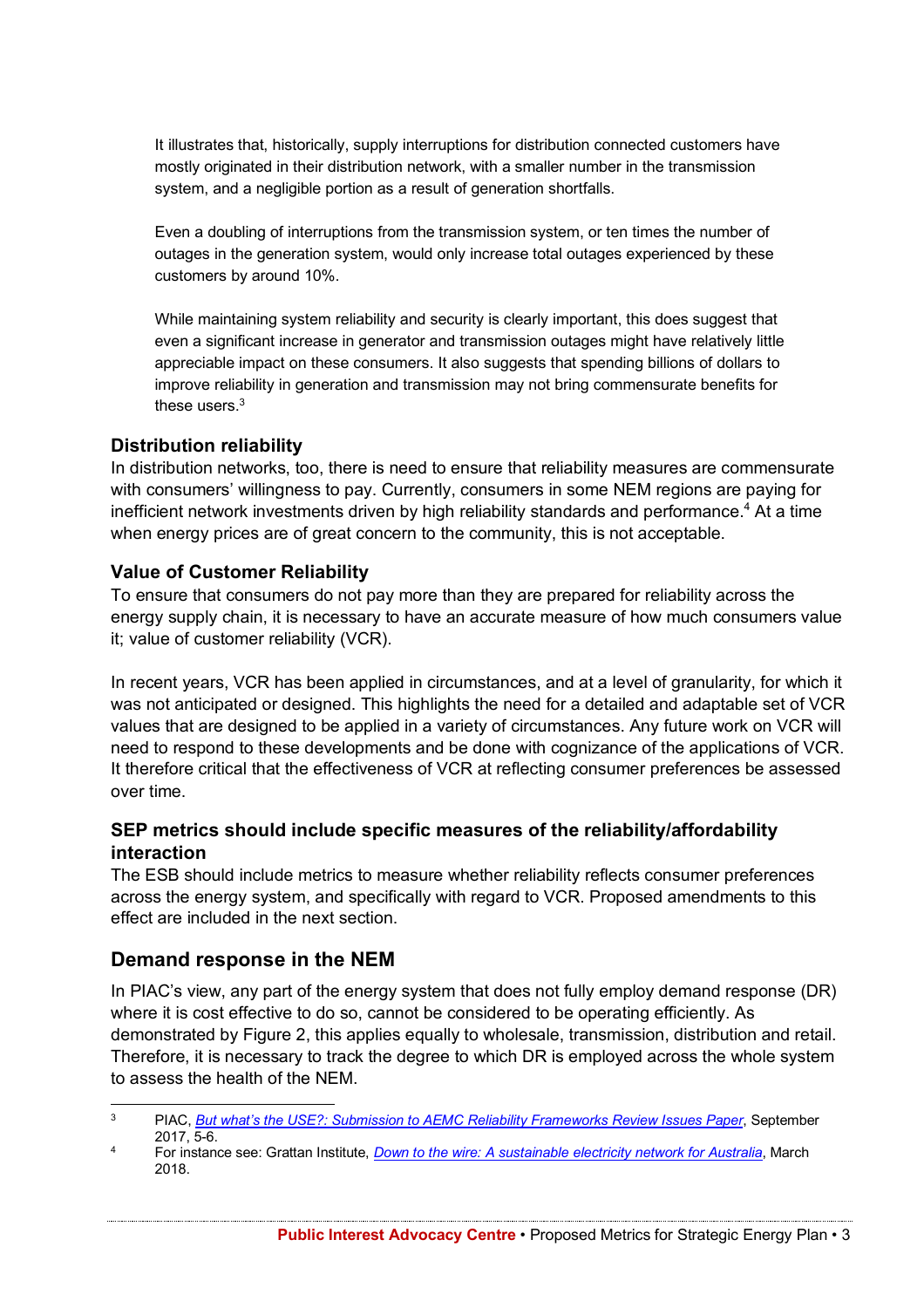

**Figure 2 - The role of demand response in each part of the energy market and system**

# **Proposed Metrics**

This section addresses the proposed metrics in turn in a series of tables, proposing amendments where PIAC suggests them.

The amendments are in red text for ease of identification. We have also provided comments to explain why we have proposed these amendments.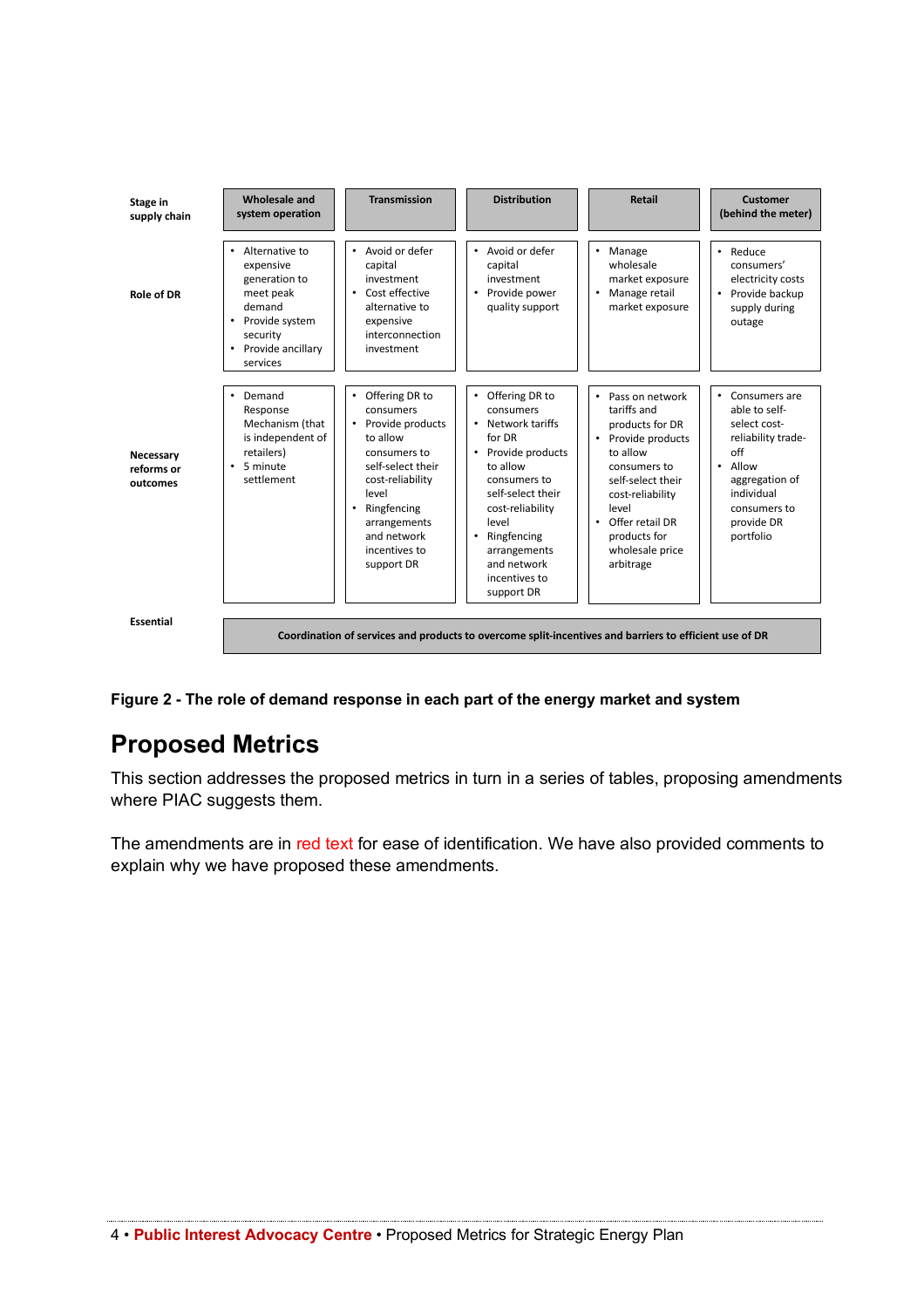# **Affordable energy and satisfied consumers**

| <b>Objective</b>                                                                                                    | PIAC's proposed amendments to the draft metrics PIAC comments                                                          |                                                                                                                                                                                                                                                              |
|---------------------------------------------------------------------------------------------------------------------|------------------------------------------------------------------------------------------------------------------------|--------------------------------------------------------------------------------------------------------------------------------------------------------------------------------------------------------------------------------------------------------------|
| <b>Energy is increasingly</b><br>affordable for all consumers,<br>supported by adequate<br>consumer protections and | Spread of representative domestic retail tariffs in each NEM- •<br>region (with numbers of customers on each tariff)   | The range of retail tariffs matters as much as a single<br>representative tariff. However, it is also crucial to                                                                                                                                             |
|                                                                                                                     | Number of consumers on tariff offers that are below the<br>efficient cost of provision                                 | know the proportion of consumers who are on any<br>particular tariff, in a calculation of overall affordability,<br>particularly when many tariffs may be 'place holders'                                                                                    |
| access to dispute resolution                                                                                        | Energy spend as a % of household disposable income                                                                     | and not functionally be impacting consumers.                                                                                                                                                                                                                 |
|                                                                                                                     | Customer perceived value for money                                                                                     | Any below cost tariff offers (and the costs imposed                                                                                                                                                                                                          |
|                                                                                                                     | Number of consumer disputes/complaints resolved by to<br>retailers and ombudsman schemes                               | by the proportion of the market that receive them)<br>impact negatively on the affordability (and efficiency)<br>of the tariffs offered to the remainder of a retailer's                                                                                     |
|                                                                                                                     | Low-income high-cost: Number of households with income<br>below poverty line (or alternatively lowest income quintile) | customers, which is important where price dispersion<br>is wide, and not transparent.                                                                                                                                                                        |
|                                                                                                                     | which spend above the median level on energy.<br>Representative C&I energy prices. Comparison with                     | It is important to track how successful retailers and<br>ombudsman schemes are at resolving disputes, not                                                                                                                                                    |
|                                                                                                                     | international counterparts                                                                                             | just tracking the number of disputes and complaints.<br>In addition, this metric must be corrected for any<br>expansion of the scope of ombudsman schemes<br>(such as for including embedded network operators<br>or behind the meter services and products) |
| Consumers are empowered to .                                                                                        | % customers with smart meters                                                                                          | Agree that DR from C&I customers should be                                                                                                                                                                                                                   |
| manage their demand and can<br>access distributed energy and<br>energy efficiency solutions                         | Ratio of demand response MWs available/annual peak<br>demand                                                           | excluded from these metrics as the objective relates<br>to empowering consumers                                                                                                                                                                              |
|                                                                                                                     | Participation in energy efficiency programs                                                                            | The calculation of DR available must include<br>availability across the whole energy system including                                                                                                                                                        |
|                                                                                                                     | Economy wide energy intensity: energy consumption/GDP                                                                  | Wholesale<br>$\bigcirc$                                                                                                                                                                                                                                      |
|                                                                                                                     |                                                                                                                        | <b>Network</b><br>$\cap$                                                                                                                                                                                                                                     |
|                                                                                                                     |                                                                                                                        | Emergency DR such as for RERT                                                                                                                                                                                                                                |
|                                                                                                                     |                                                                                                                        | Economy-wide energy intensity is driven by many<br>other factors outside of the remit of the energy<br>sector. While it is a useful metric for economic                                                                                                      |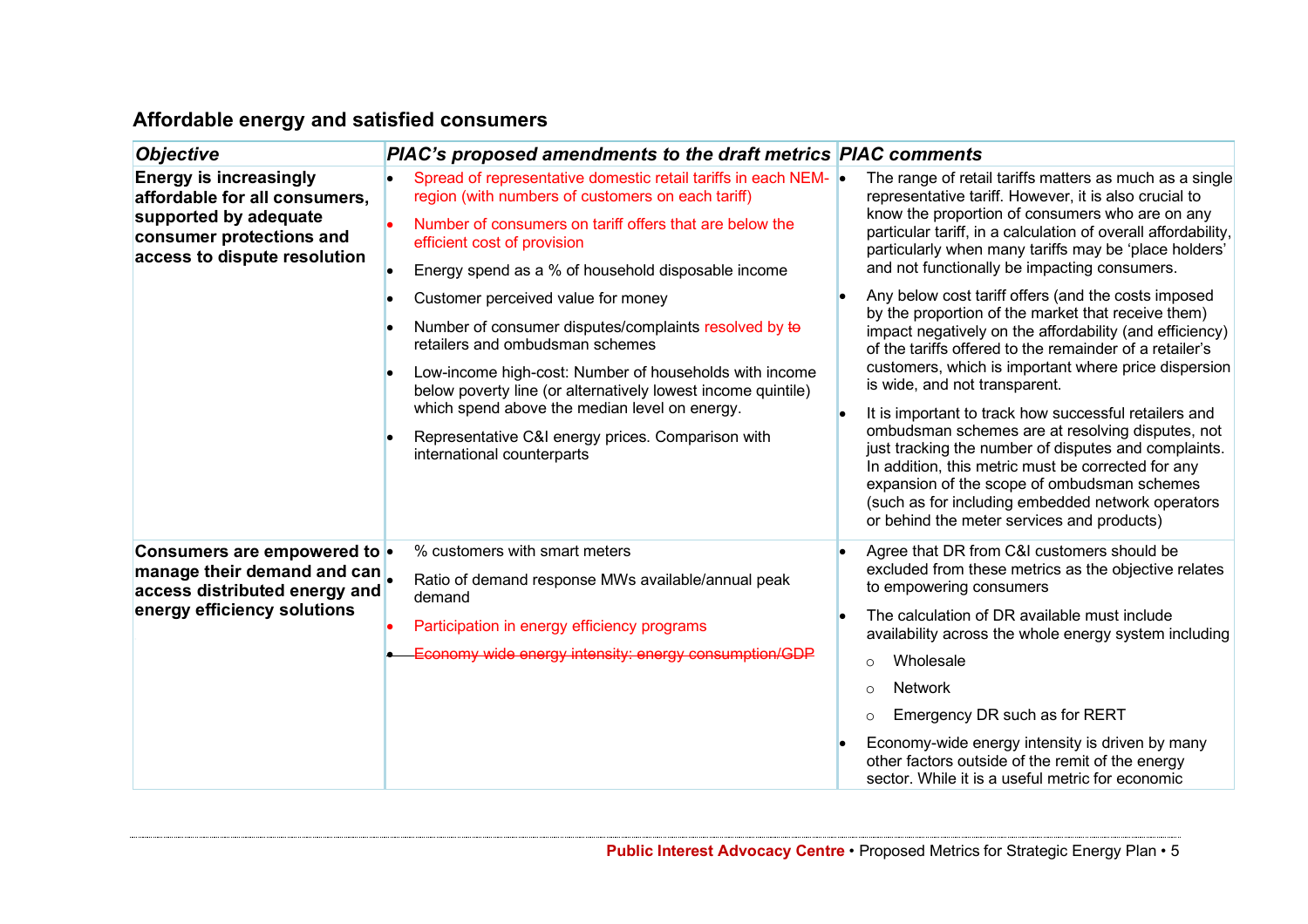|                                                                                                     |                                                                                                                                                                                                                                                                                                                                                                                                                                                                                                                                                                                                                                                                                | analysis, it is not a very useful measure for the<br>objective of empowered consumers                                                                                                                                                                                                                                                                                                                                                                                                                                                                                                                                                                                                                                                                                                                                                                                                                                                                                                                                                                                                                                                                                                                                                                                                                                                                                           |
|-----------------------------------------------------------------------------------------------------|--------------------------------------------------------------------------------------------------------------------------------------------------------------------------------------------------------------------------------------------------------------------------------------------------------------------------------------------------------------------------------------------------------------------------------------------------------------------------------------------------------------------------------------------------------------------------------------------------------------------------------------------------------------------------------|---------------------------------------------------------------------------------------------------------------------------------------------------------------------------------------------------------------------------------------------------------------------------------------------------------------------------------------------------------------------------------------------------------------------------------------------------------------------------------------------------------------------------------------------------------------------------------------------------------------------------------------------------------------------------------------------------------------------------------------------------------------------------------------------------------------------------------------------------------------------------------------------------------------------------------------------------------------------------------------------------------------------------------------------------------------------------------------------------------------------------------------------------------------------------------------------------------------------------------------------------------------------------------------------------------------------------------------------------------------------------------|
| <b>Consumers are able to easily</b><br>identify and secure the best<br>deal for their circumstances | Consumer confidence in ability to make choices about<br>energy products and services<br>% customers on best three market offers by retailer<br>% consumers on expired market offers and offers that<br>exceed the efficient costs to serve.<br>% of consumers on offers that are at or below efficient cost to<br>serve (interacting with a properly functioning default price)<br># unique hits on government supported energy comparison<br>websites and number of visitors that complete a search plan.<br>How easy it is to switch (e.g. 'customers can switch in 5<br>clicks or less and change retailers in less than 2 business<br>days'). Most appropriate metric TBD. | Consumer confidence is useful but should not be<br>taken as an accurate indication of ability to achieve<br>the best outcome. Research indicates that<br>overestimation of our ability is common, particularly<br>in areas of unfamiliarity or information asymmetry<br>(such as those that are a fundamental feature of the<br>retail energy market). Accordingly, confidence is<br>secondary to an assessment of actual outcomes for<br>consumers.<br>The implementation of a default offer is crucial here,<br>particularly that it closely approximate the efficient<br>cost to serve (including a benchmarked retail margin,<br>but not explicitly allowance for customer acquisition<br>and retention). The setting of this price allows<br>effective metrics that can monitor both the<br>performance of the market in delivering efficient<br>prices, but also provide an objective measure of<br>consumers ability to identify deals that respond to<br>their circumstances and choices.<br>It is problematic to try and objectively and<br>consistently defining what the "best market offer" is.<br>What is "best" depends on many factors unique to<br>each consumer including load profile and personal<br>preferences. An alternative may be to measure the<br>proportion of consumers on offers that are at or<br>below the efficient cost of service provision. |
|                                                                                                     |                                                                                                                                                                                                                                                                                                                                                                                                                                                                                                                                                                                                                                                                                | Measuring the ease of switching must also include<br>the time taken to switch retailers.                                                                                                                                                                                                                                                                                                                                                                                                                                                                                                                                                                                                                                                                                                                                                                                                                                                                                                                                                                                                                                                                                                                                                                                                                                                                                        |

المستند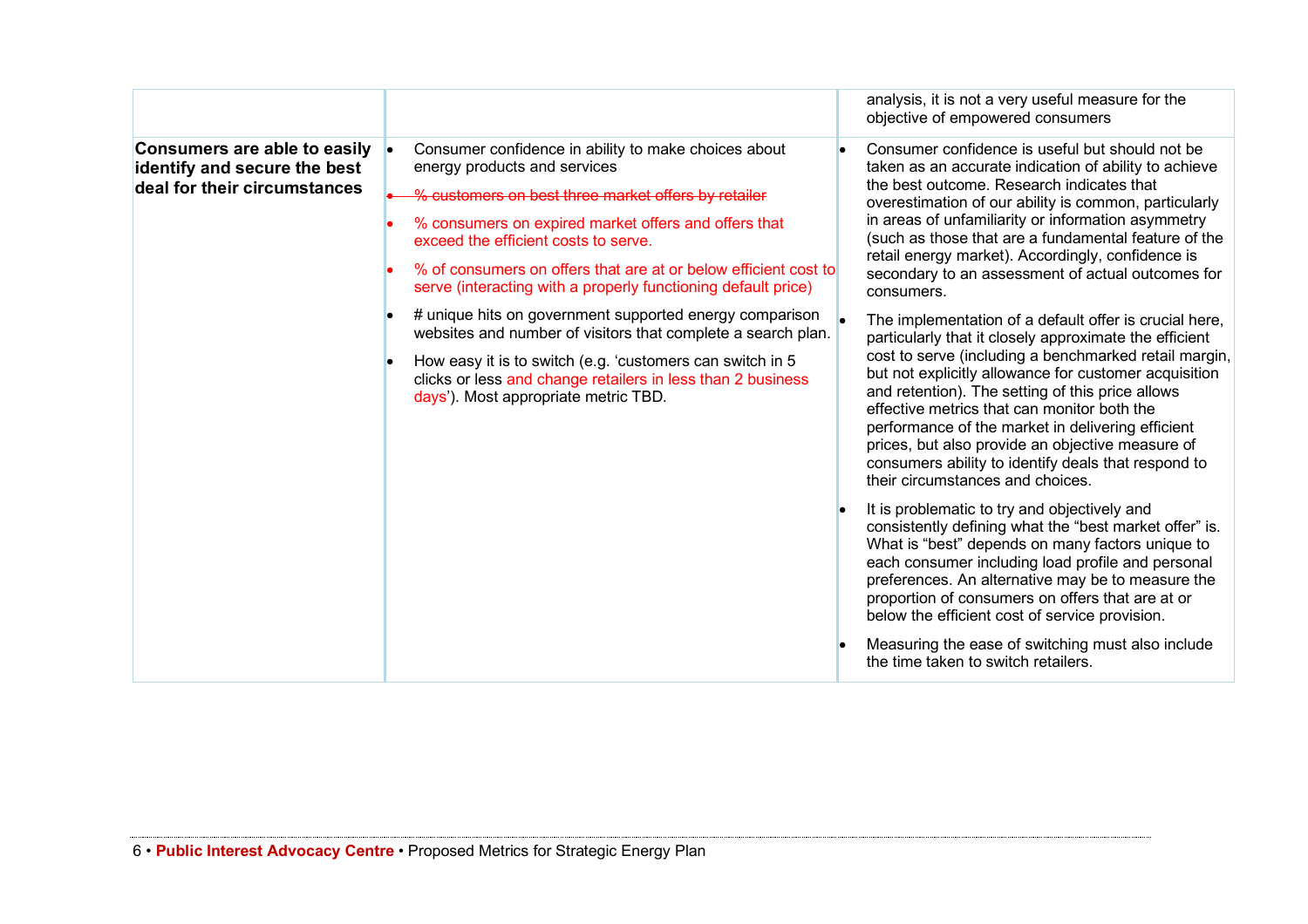| Vulnerable consumers are on  <br>suitable pricing plans,<br>receiving concessions when<br>needed, and can benefit from<br>distributed energy and energy<br>efficiency schemes | % hardship customers on best market contracts or contracts<br>priced at (or below) the efficient cost.<br>% people who are eligible for concessions on concessions<br>% public housing with access to energy efficiency, solar<br>and/or storage programs.<br>% of hardship and/or payment support customers<br>successfully transitioned off hardship and payment support<br>% of hardship/payment support customers unable to service<br>the cost of their safe/health/essential usage | As discussed above, determining the "best" market<br>contract is problematic, efficient cost offer would be a<br>preferable indicator.<br>There should be caution in assuming that 'success'<br>involves customers transitioning off support or<br>assistance programs. For a significant minority of<br>'hardship' customers, ongoing support of some kind<br>is likely to be necessary, regardless of how effective<br>it is, and it is important that the metrics do not<br>encourage these people to be transitioned off<br>support programs that are in their best interests.<br>However, it will be important to quantify this cohort in<br>order to inform the most appropriate way of ensuring<br>their ongoing access to essential electricity services<br>(which may not be though retail assistance programs<br>in the longer term). |
|-------------------------------------------------------------------------------------------------------------------------------------------------------------------------------|------------------------------------------------------------------------------------------------------------------------------------------------------------------------------------------------------------------------------------------------------------------------------------------------------------------------------------------------------------------------------------------------------------------------------------------------------------------------------------------|-------------------------------------------------------------------------------------------------------------------------------------------------------------------------------------------------------------------------------------------------------------------------------------------------------------------------------------------------------------------------------------------------------------------------------------------------------------------------------------------------------------------------------------------------------------------------------------------------------------------------------------------------------------------------------------------------------------------------------------------------------------------------------------------------------------------------------------------------|
|-------------------------------------------------------------------------------------------------------------------------------------------------------------------------------|------------------------------------------------------------------------------------------------------------------------------------------------------------------------------------------------------------------------------------------------------------------------------------------------------------------------------------------------------------------------------------------------------------------------------------------------------------------------------------------|-------------------------------------------------------------------------------------------------------------------------------------------------------------------------------------------------------------------------------------------------------------------------------------------------------------------------------------------------------------------------------------------------------------------------------------------------------------------------------------------------------------------------------------------------------------------------------------------------------------------------------------------------------------------------------------------------------------------------------------------------------------------------------------------------------------------------------------------------|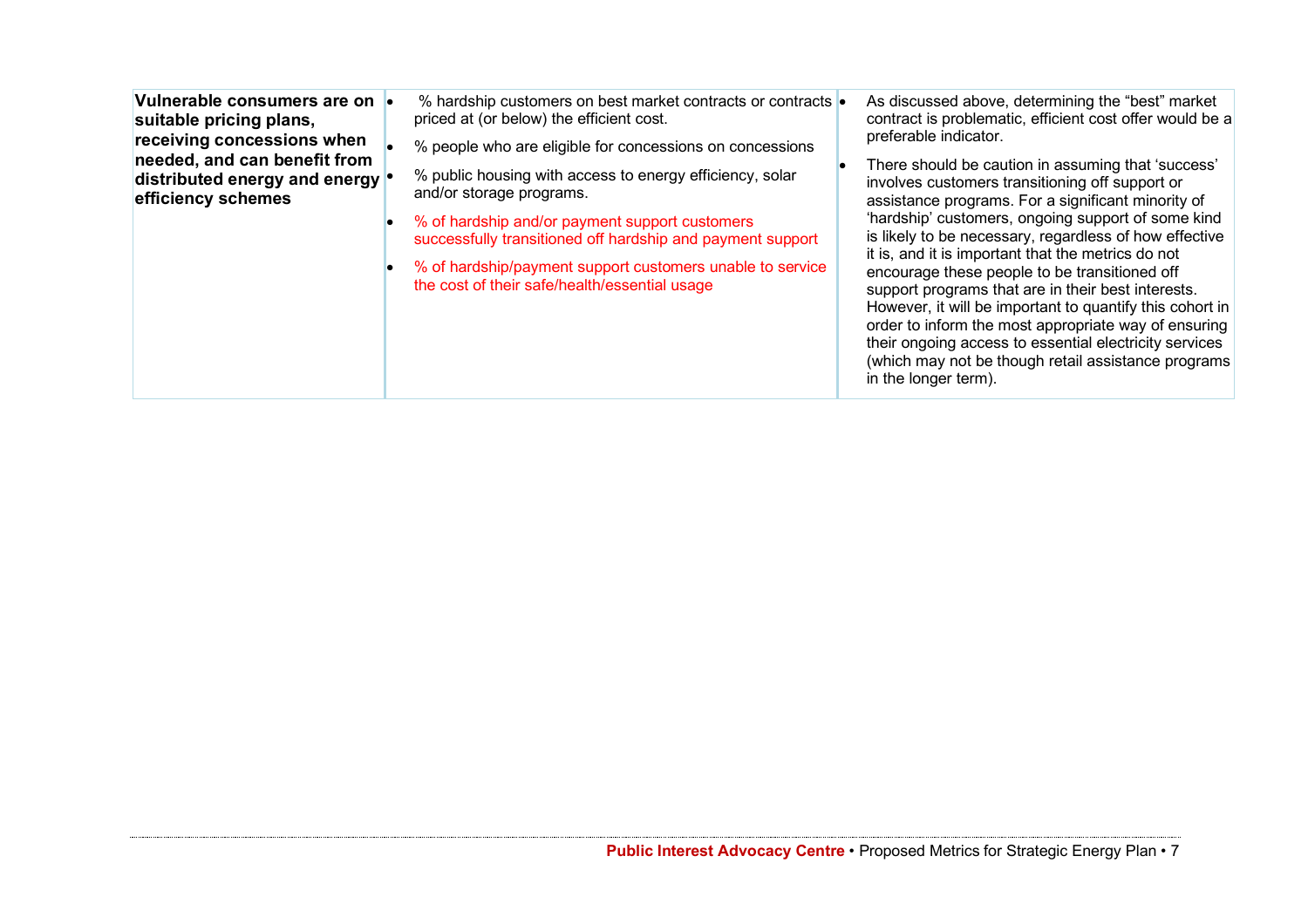# **Secure electricity and gas system**

| <b>Objective</b>                                                                                                                          | <b>PIAC's proposed metrics</b>                                                                                                                                                                                                                                          | <b>PIAC</b> comments                                                                                                                                                                                                                                                                      |
|-------------------------------------------------------------------------------------------------------------------------------------------|-------------------------------------------------------------------------------------------------------------------------------------------------------------------------------------------------------------------------------------------------------------------------|-------------------------------------------------------------------------------------------------------------------------------------------------------------------------------------------------------------------------------------------------------------------------------------------|
| Markets operate safely,<br>securely and efficiently, under<br>full range of operating<br>conditions, with minimal<br><b>lintervention</b> | Number and nature of electricity supply interruptions due to<br>system security concerns<br>Number, duration and reason for electricity system<br>interventions by AEMO in each NEM-region<br>Hours high pressure gas pipeline not operational (available<br>NSW only). | PIAC supports these metrics.                                                                                                                                                                                                                                                              |
| System planning and<br>development is informed by<br>clear and transparent rules                                                          | Number Effectiveness of adaptation processes in place to<br>upgrade energy infrastructure to deal with increasingly<br>severe weather events and cyber-security risks                                                                                                   | The effectiveness of any adaptation processes is a<br>more important measure than the number. Defining<br>how to measure effectiveness is crucial and could<br>consider factors such as the number of modes of<br>weather-related or cyber-security failure which are<br>guarded against. |

المستد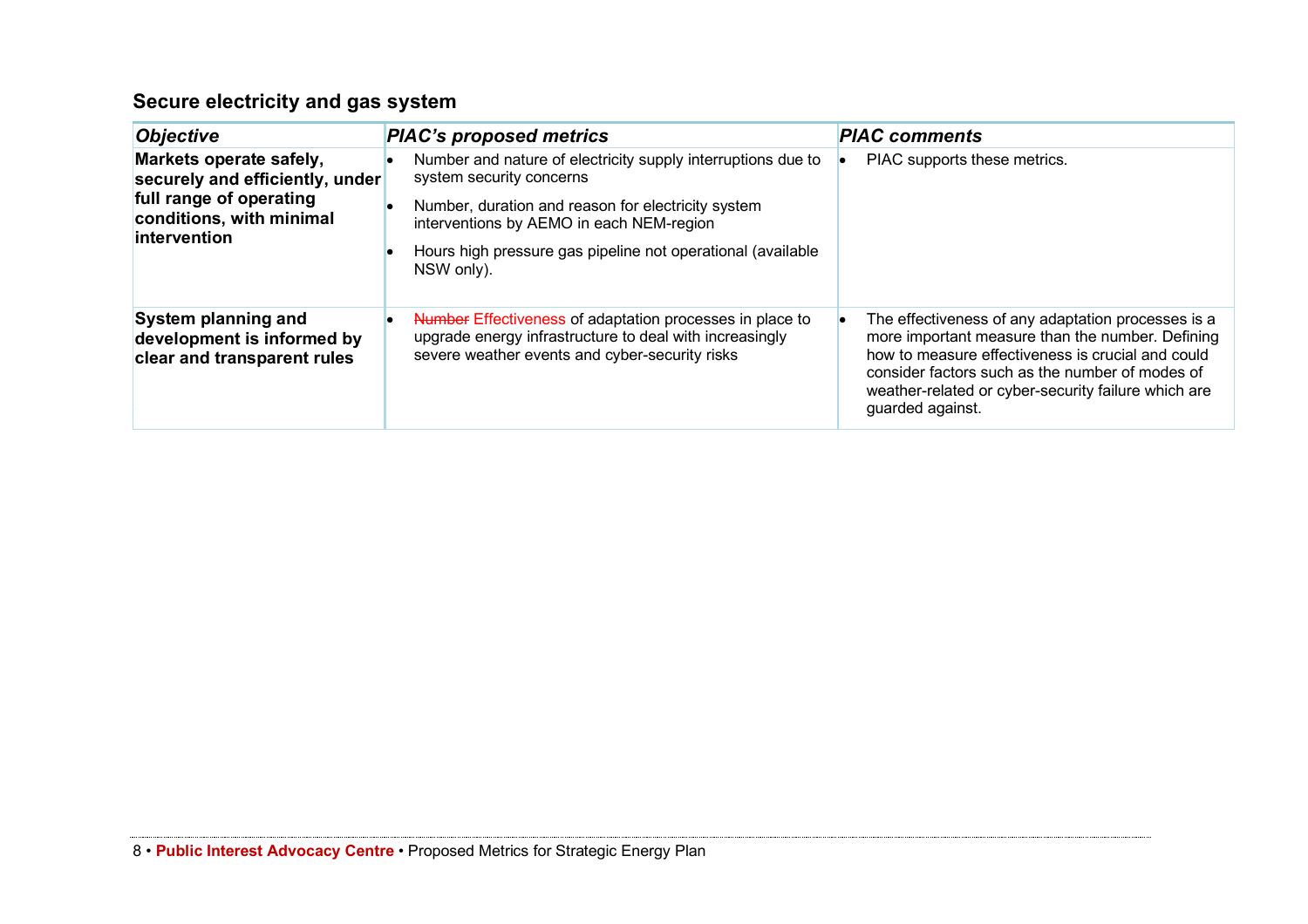| <b>Objective</b>                                                                                                                                       | <b>PIAC's proposed metrics</b>                                                                                                           | <b>PIAC comments</b>                                                                                                                                           |
|--------------------------------------------------------------------------------------------------------------------------------------------------------|------------------------------------------------------------------------------------------------------------------------------------------|----------------------------------------------------------------------------------------------------------------------------------------------------------------|
| <b>Electricity and gas sectors</b><br>efficiently deliver at least their<br>share of emissions reduction<br>target/s while ensuring<br>reliable supply | Electricity and gas sector emissions as a proportion of<br>national emissions.                                                           | While the RERT and other market interventions can<br>be expensive, it is important to put this in context                                                      |
|                                                                                                                                                        | Compare sectoral emission reduction with economy wide<br>target/s                                                                        | against the cost of building out the potential event<br>which caused the RERT to be activated (eg: the cost<br>of RERT procurement vs the cost of transmission |
|                                                                                                                                                        | Amount of unserved energy (with reference to reliability                                                                                 | upgrade or additional generation investment)                                                                                                                   |
|                                                                                                                                                        | standard and consumers' willingness to pay for reliability<br>such as estimated by an accurate VCR)                                      | PIAC is deeply concerned that, if full regard is not<br>given to cost impacts and consumer expectations in                                                     |
|                                                                                                                                                        | Amount of RERT capacity procured by type (long notice vs<br>medium notice vs short notice) and number of times<br>deployed               | developing reliability measures, we will end up with a<br>gold-plated wholesale market                                                                         |
|                                                                                                                                                        | Total cost of RERT (\$) compared to the cost of the cost of<br>building out the potential event which caused the RERT to be<br>activated |                                                                                                                                                                |
| <b>Investors efficiently manage</b><br>risk to support investment,<br>operation, retirement and<br>innovation decisions                                | Mean percentage error of AEMO annual operational<br>consumption forecast vs actual                                                       | PIAC supports these metrics.                                                                                                                                   |
|                                                                                                                                                        | % announced closures by scheduled and semi-scheduled<br>generators made with at least three years' notice.                               |                                                                                                                                                                |
|                                                                                                                                                        | Committed investment in electricity generation capacity by<br>region and forecast supply adequacy                                        |                                                                                                                                                                |
|                                                                                                                                                        | Investment in domestic gas resources and forecast gas<br>supply adequacy                                                                 |                                                                                                                                                                |

# **Reliable and low emissions electricity and gas supply**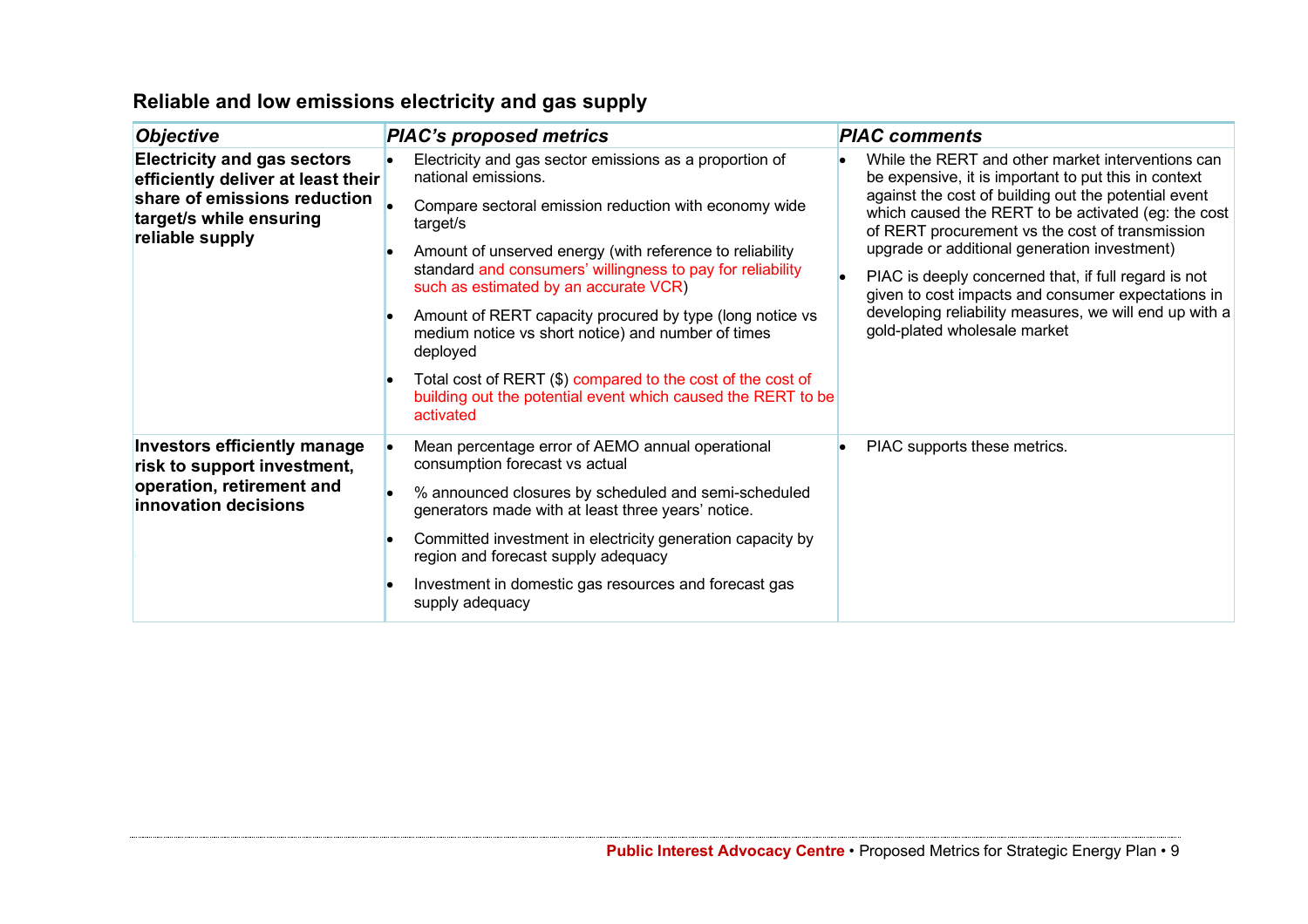| <b>Objective</b>                                                                                   | <b>PIAC's proposed metrics</b>                                                                                              | <b>PIAC</b> comments                                                                                                                                              |
|----------------------------------------------------------------------------------------------------|-----------------------------------------------------------------------------------------------------------------------------|-------------------------------------------------------------------------------------------------------------------------------------------------------------------|
| Wholesale and retail markets<br>are competitive and deliver<br>efficient outcomes for<br>consumers | Average forward swap and cap contract prices for electricity<br>in line with LRMC of new entrant, by region where available | PIAC supports these metrics.<br>lo                                                                                                                                |
|                                                                                                    | Retail and wholesale contract gas prices reflect<br>netback/export parity plus transport and other relevant costs.          |                                                                                                                                                                   |
|                                                                                                    | Extent to which competition in the wholesale electricity and<br>gas markets is identified as an issue by the AER.           |                                                                                                                                                                   |
|                                                                                                    |                                                                                                                             |                                                                                                                                                                   |
| Deep, liquid and transparent<br>financial markets for                                              | Ratio of contract volume (both volumes traded and open<br>interest) to demand for electricity and gas                       | PIAC supports these metrics.                                                                                                                                      |
| electricity and gas and related                                                                    | Gas trading volumes for commodity and transportation                                                                        |                                                                                                                                                                   |
| services                                                                                           | Liquidity of east coast gas pipeline capacity                                                                               |                                                                                                                                                                   |
| <b>Access to efficiently priced</b><br>fuel and transport                                          | Transparency of fuel reserves and prices (coal, gas, hydro)<br>for market participants                                      | The negotiate-arbitrate access regime for gas<br>٠<br>pipelines is broadly appropriate. However, it is                                                            |
|                                                                                                    | Coal costs competitive with international spot price less<br>shipping                                                       | currently prohibitively expensive, even for very large<br>customers, to access arbitration. The ESB should<br>measure the effectiveness of reform to address this |
|                                                                                                    | Ability for gas shippers to access arbitration over gas<br>transport costs                                                  | such as the AEMC's Review of economic regulation<br>applied to covered pipelines.                                                                                 |
| Innovation is incentivised and $\bullet$<br>enables value from new<br>technologies                 | Value of system security markets (e.g. FCAS)                                                                                | Spending on R&D is an imperfect measure of                                                                                                                        |
|                                                                                                    | Proportion of energy and system security services provided<br>by DR and DER                                                 | innovation as there must also be a transfer from trial<br>and pilot projects to business-as-usual.                                                                |
|                                                                                                    | Number of projects and amount of funding for RD&D by<br>governments                                                         |                                                                                                                                                                   |

## **Effective development of open and competitive markets (where appropriate)**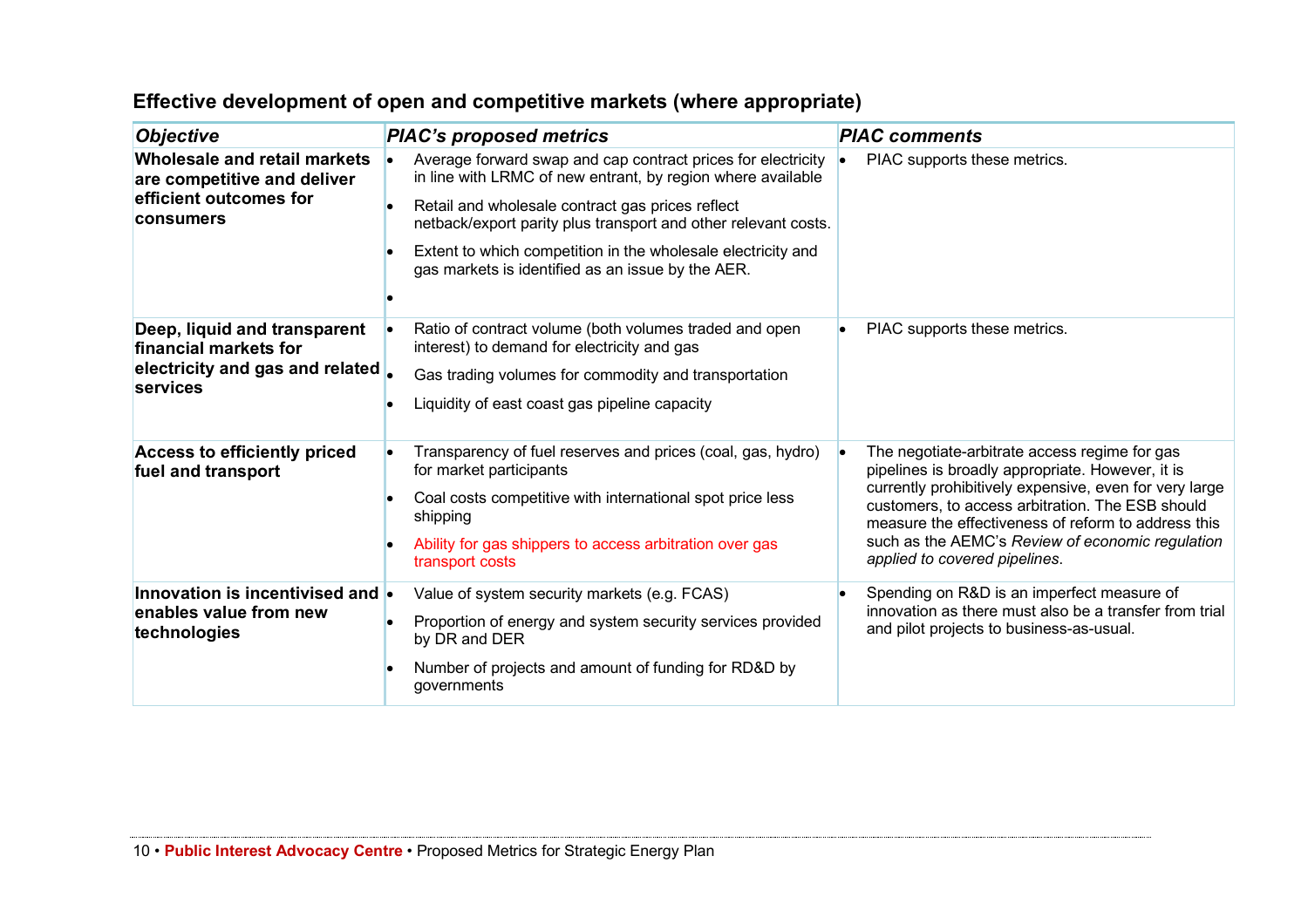| <b>Objective</b>                                                          | <b>PIAC's proposed metrics</b>                                                                                                                                                         | <b>PIAC comments</b>                                                                                                                                        |
|---------------------------------------------------------------------------|----------------------------------------------------------------------------------------------------------------------------------------------------------------------------------------|-------------------------------------------------------------------------------------------------------------------------------------------------------------|
| <b>Investment solutions are</b><br>optimal across all resources           | Congestion levels on electricity transmission/distribution<br>networks and gas pipelines                                                                                               | We do not consider it necessary to measure the<br>extent to which congestion is being examined<br>through RIT-Ts or RIT-Ds. This is presumably part of      |
|                                                                           | Extent to which congestion is being examined through RIT-<br><b>T/Ds</b>                                                                                                               | the AEMC's last resort planning power review.                                                                                                               |
|                                                                           | Cost of inter- and intra-regional constraints                                                                                                                                          | We support metric looking for retailers exposed to<br>cost-reflective network tariff as the retailer does not                                               |
|                                                                           | % customers with retailer exposed to cost reflective network<br>tariff                                                                                                                 | necessarily have to pass the same network tariff on<br>to the actual consumer.                                                                              |
|                                                                           | Average generation connection time from project<br>commencement                                                                                                                        | In addition to DER's contribution to wholesale (as<br>part of the outcome seeking the effective<br>development of open and competitive markets), it is      |
|                                                                           | Proportion of network investment met or deferred by DR and<br>DER (i.e.: non-network solutions)                                                                                        | important to also track its use by network businesses<br>as an alternative to traditional network investment.                                               |
| <b>Efficient regulation of</b><br>monopoly infrastructure                 | Regulated rate of return for new network investments relative .<br>to other regulated industries and risk free rate of return (e.g.<br>10 year Commonwealth Government security yield) | To ensure that network expenditure remains prudent<br>and efficient, it is essential that the regulatory<br>standards and settings which drive network      |
|                                                                           | Network productivity, utilisation, and reliability                                                                                                                                     | behaviour and investment decisions remain linked to<br>consumers' willingness to pay.                                                                       |
|                                                                           | Network reliability standards, incentives and performance do<br>not exceed what consumers are prepared to pay for                                                                      |                                                                                                                                                             |
|                                                                           | Customer engagement of network service providers                                                                                                                                       |                                                                                                                                                             |
| Networks incentivised to be<br>efficient platforms for energy<br>services | Extent to which DER is able to participate in relevant markets .<br>- wholesale, ancillary services, deferral in network<br>investment                                                 | Current (non-cost-reflective) network tariffs involve<br>inequitable cost allocation between DER and non-<br>DER consumers. Consumers with DER avoid paying |
|                                                                           | Progress towards implementing a DER coordination<br>framework                                                                                                                          | network costs during the day (through self-<br>consumption of solar) but often still contribute to<br>consumption at peak times.                            |
|                                                                           | % customers with retailer exposed to cost reflective network<br>tariff to ensure that all DER consumers are paying an<br>equitable share of network costs                              |                                                                                                                                                             |

## **Efficient and timely investment in networks**